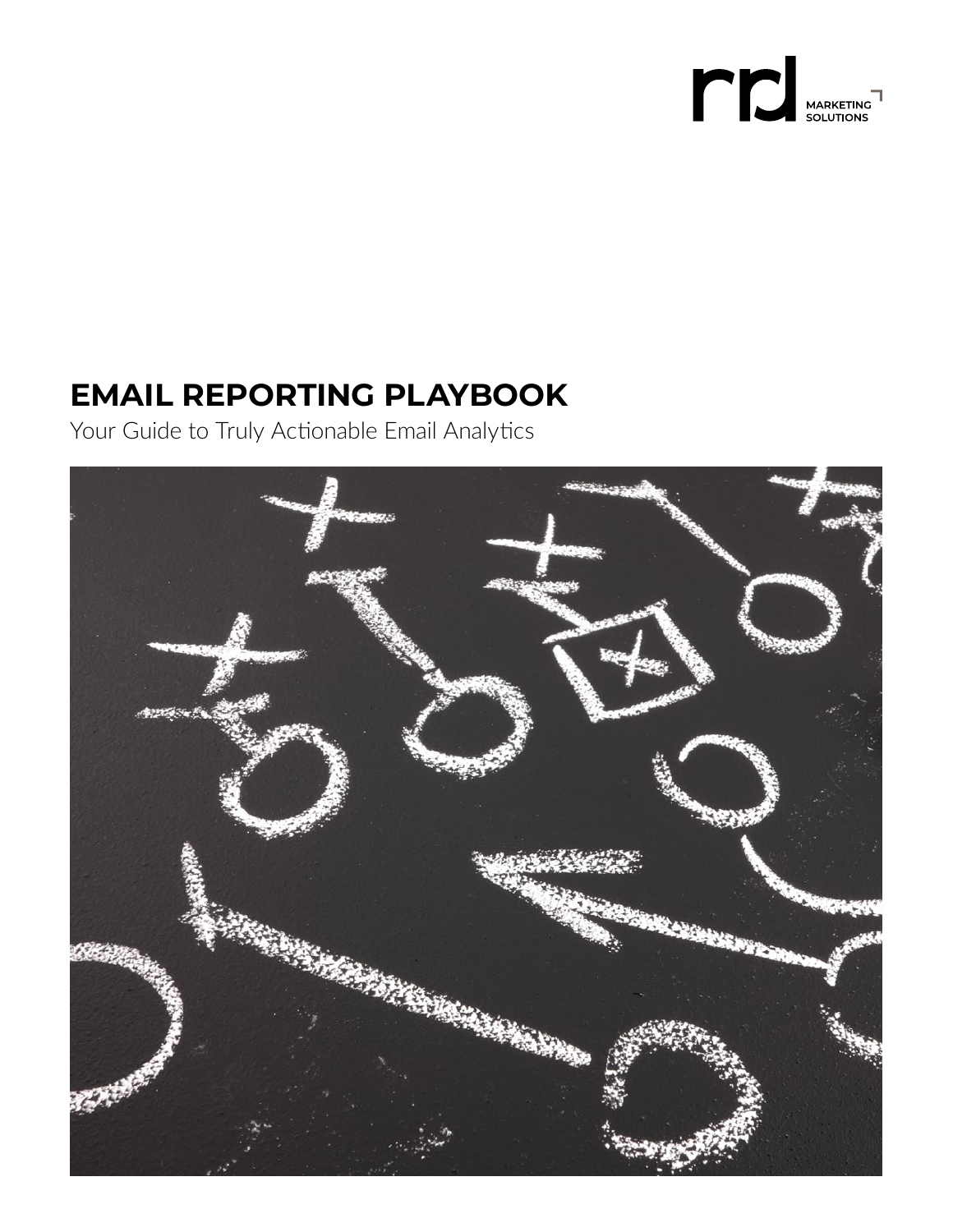#### **IN THIS PAPER**

- **2** Introduction
- **3** [Basic Engagement KPIs](#page-2-0)
- **5** [Advanced ROI & Data](#page-4-0)  Aggregation KPIs
- **7** Premium Email Reporting-[Visualizations & Integration of](#page-6-0) Data Sources
- **10** [Email Marketing Tools](#page-9-0)
- **13** [Next Steps](#page-12-0)

## **INTRODUCTION**

All too often, email reporting is little more than a pile of numbers in a spreadsheet. It gets pulled, looked at, and filed. And then marketers continue with their email program, as-is.

It's time to get more out of your investment. Email reporting should be a tool that gives you real insight into how impactful your email program is, what the trends are, and what the ROI is—ultimately spurring ideas or justification for making enhancements.

The following will provide you guidance for producing truly actionable email reporting. There are two primary ways in which you can improve your reporting:

- 1. Adjusting which key performance indicators (KPIs) you focus on
- 2. Identifying the right tools to review them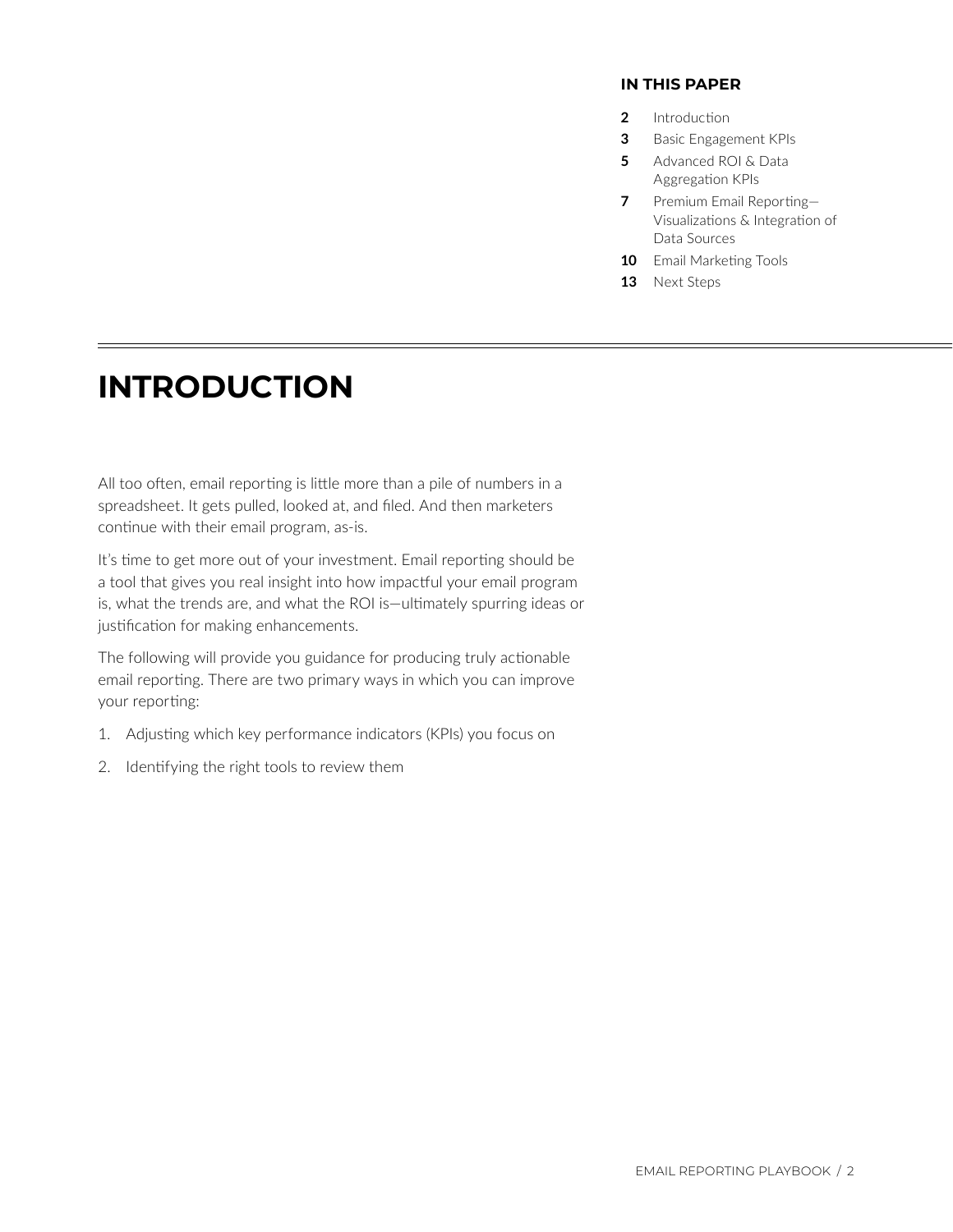# <span id="page-2-0"></span>**BASIC ENGAGEMENT KPIS**

To describe how engaged subscribers are, most marketers pay closest attention to these metrics:



#### **Open rate**

The percentage of emails opened in an email marketing campaign.



## **Click-through rate**

The percentage of recipients that click on a given URL in your email.



## **Unsubscribe (Opt-out) rate**

The percentage of subscribers choosing not to receive email communications from the sender anymore, and requesting removal from your email list.



## **Spam complaint rate**

The percentage of your email recipients who marked your emails as Spam.



## **List growth rate**

This percentage is the net result of new subscribers minus the unsubscribes (including hard bounces) and email/spam complaints.

Email metrics like these are generally the easiest to pull since most email service providers (ESPs) have default reporting capabilities that encompass them.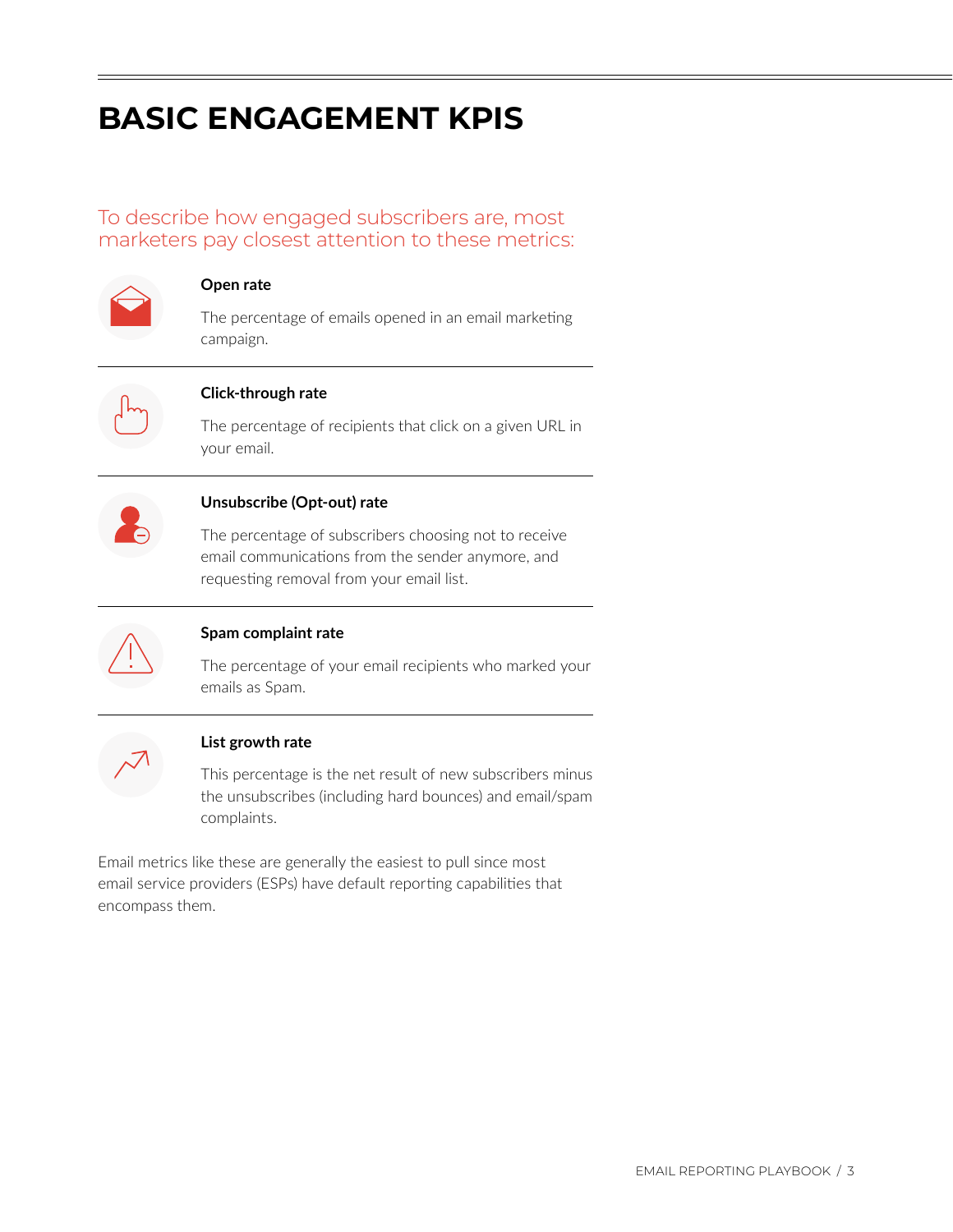Engagement KPIs, along with deliverability KPIs, are a good start in understanding the overall health of your email program. When working with basic email metrics, we recommend:

| п |     | <b>B 8 8</b> | г |
|---|-----|--------------|---|
|   |     | .            | г |
| п |     | <b>B 8 8</b> | п |
| г | . . |              |   |

## **Have a good understanding of your past email performance.**

Compare your KPIs week-over-week and monthover-month, as well as year-over-year. While the current snapshot of engagement metrics in isolation is somewhat helpful (e.g., "that's a good open rate" or "that's an average click rate"), it's not anywhere near as useful as understanding how your rates are compared to how they have been in the past. Year-over-year analysis is especially useful for industries that are more seasonal in nature.

## **Have a good understanding of the latest industry benchmarks for engagement and deliverability.**

Email performance will vary quite a bit, based on whether you're targeting a B2B or B2C audience, the nature of your emails (promotional, transactional, triggered, etc.), and also your specific vertical. And knowing relatively where you stack up compared to your competitors is important. The Data & Marketing Association is a great resource for discovering industry benchmarks.

|  | . |  |
|--|---|--|
|  | . |  |
|  | . |  |

### **Go beyond default metrics and incorporate calculated or derived metrics where it makes sense.**

For example, often open rate and click-through rate are known, but the click-to-open rate is not standard and must be derived. This is a very helpful metric for determining how compelling your email content is aka, of the recipients who opened your email, here's how many clicked.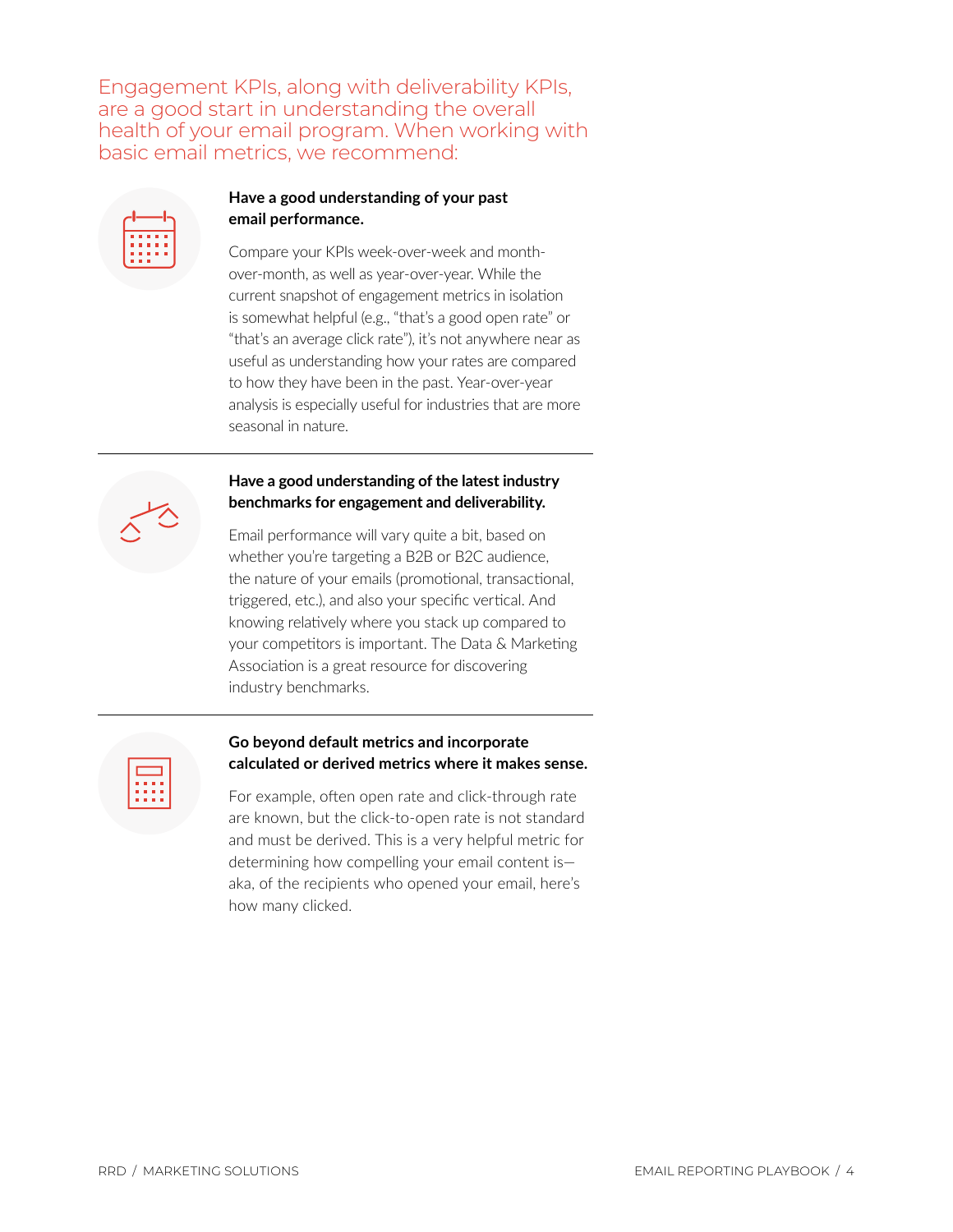# <span id="page-4-0"></span>**ADVANCED ROI & DATA AGGREGATION KPIS**

According to Salesforce's "State of Marketing Leadership" report, there is a big disparity between what channel marketers and senior marketers value in reporting.

Channel marketers focus on engagement metrics, whereas senior marketers are concerned about the bottom line—conversions and ROI.

An important step in taking reporting to the next level is adding metrics such as:



#### **Conversions**

How well did the email convert? Similarly, how well did a campaign convert or each click convert?



#### **Cost**

What did it cost to produce and deploy the email? When cost is known, consider adding Cost per Open (Impression), Cost per Click, and Cost per Conversion.



#### **Revenue**

How much revenue is email bringing? Evaluate based on the program overall, a single email or campaign, and/or per subscriber.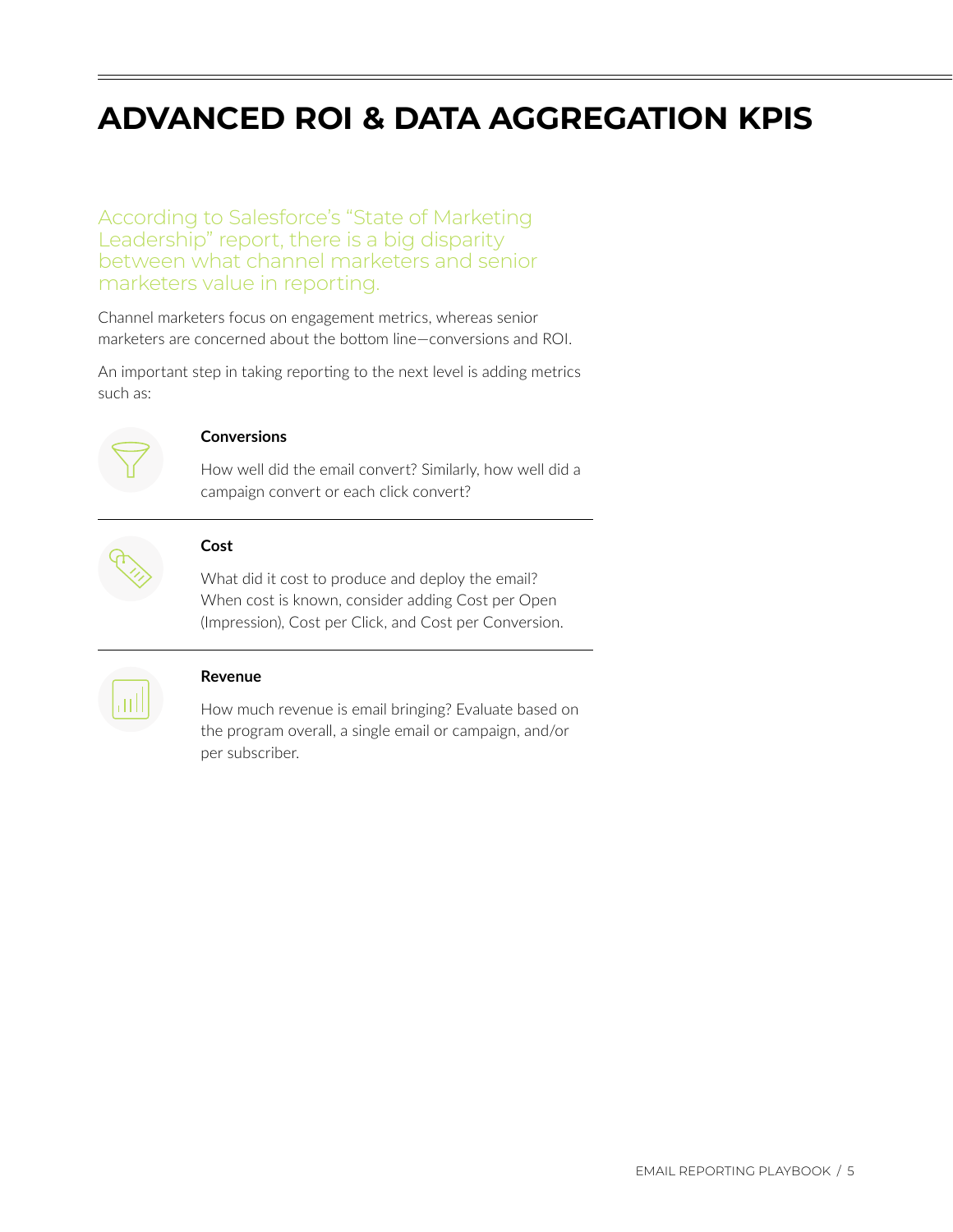Another way to get more out of your email reporting is to aggregate your data. Rather than looking at your email program and its performance as a whole, think about which logical segments to consider. Two common, useful ways to aggregate reporting data are:

At the campaign level. By default, most ESPs report at the individual email-send level. This is useful, but for most marketers, it's not the whole story. Often a single send should be considered in the context of a larger campaign—and sometimes, campaigns are part of even larger initiatives. For example, certainly you want to understand how your "May 2017 Newsletter" send performed. But isn't it just as important, if not more important, to understand how all newsletters are performing?

At the customer segment level. As we all know, not all subscribers are created equally. For meaningful reporting, it may make sense to bucket your customers to understand how emails or campaigns are performing for certain segments. This may allow you to answer questions like:

- How is my newsletter performing for my most valuable customers?
- Are these the same customers who are always converting?
- Which emails earn the most conversions from customers who do not buy frequently?
- Which emails or campaigns perform best with new customers?
- For subscribers who are on the verge of defecting, what email offers are most effective to bring them back?

"Often a single send should be considered in the context of a larger campaign—and sometimes, campaigns are part of even larger initiatives."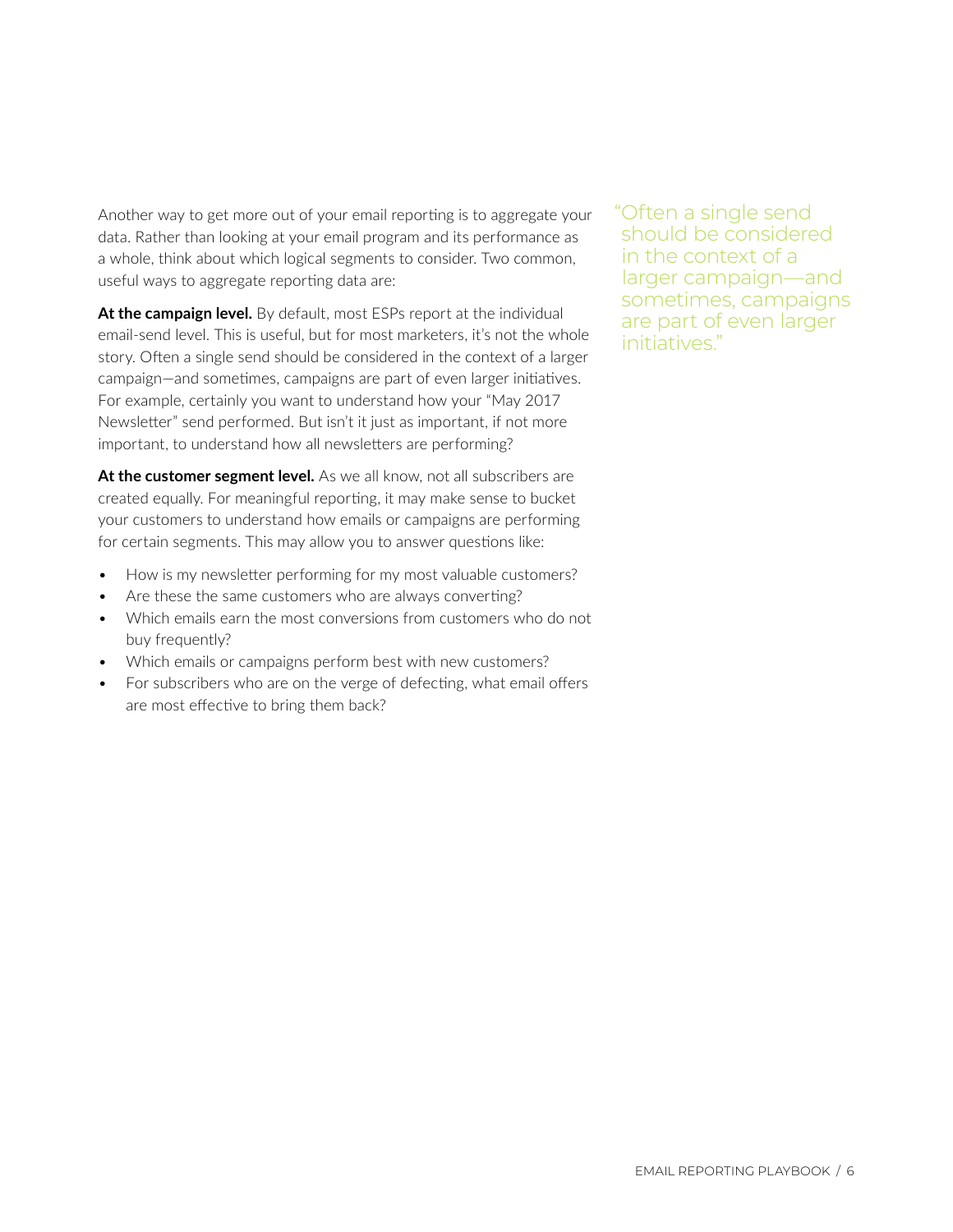# <span id="page-6-0"></span>**PREMIUM EMAIL REPORTING**

Visualizations & Integration of Data Sources

## If you're looking at engagement, deliverability, conversions/ROI, and data segments, you're already ahead of many email marketers.

Yet there is still another level of reporting insight to achieve, and this level is most often only able to be reached when an investment has been made in premium reporting software.

 simple, but visualization is an extremely powerful aspect of reporting that One level of insight is in the visualization of your data. It may sound is often lacking in basic email tools. If your only visualizations are tables and basic charts with the inability to drill down or change dimensions on the fly, it may be that you have the data but aren't able to digest the data in a way that is meaningful.

Following are a few examples illustrating the usefulness of data visualization:

## **ENGAGEMENT**

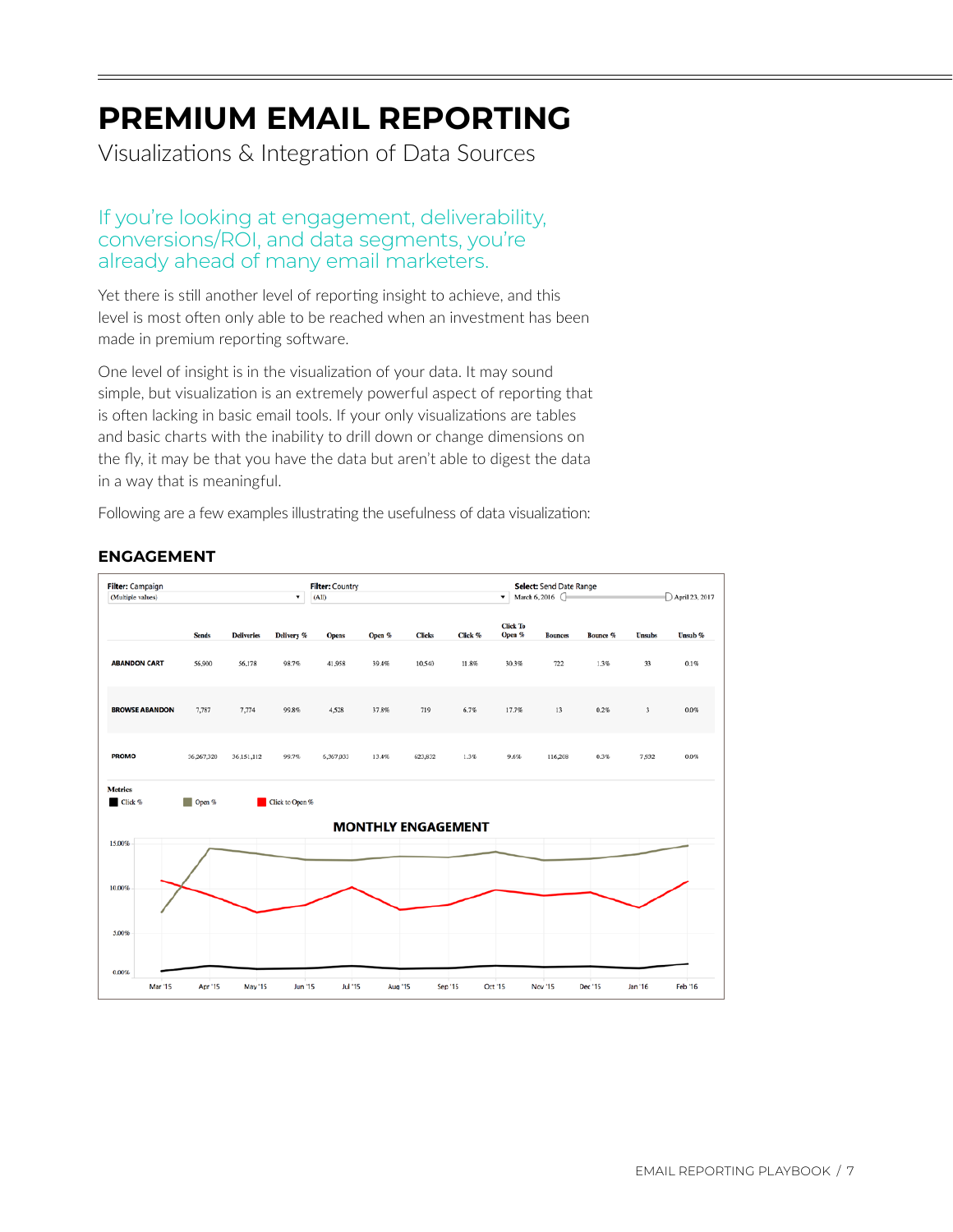#### **RATES BY WEEKDAY AND TIME SENT**



#### **DEPLOYMENT STRATEGY**

| Filter: Campaign<br>(Multiple values) | $\bullet$<br>(AII) | Filter: Country<br>$\bullet$ | Select: Send Date Range<br>March 6, 2016 ( | April 23, 2017 | <b>Select: Rate</b><br>۰<br>Delivery | <b>Enter: Volume Threshold</b><br>1,000 |  |  |  |
|---------------------------------------|--------------------|------------------------------|--------------------------------------------|----------------|--------------------------------------|-----------------------------------------|--|--|--|
| <b>Delivery Rate</b><br><b>PROMO</b>  |                    |                              |                                            |                |                                      |                                         |  |  |  |
| Q                                     | <b>AVG</b>         | Early AM                     | ξ                                          | Quo            | Early PM                             | 줄                                       |  |  |  |
| <b>Sunday</b>                         | 99.81%             |                              | 99.63%                                     | 99.81%         | 99.92%                               | 99.88%                                  |  |  |  |
| Monday                                | 99.37%             |                              | 99.46%                                     | 98.94%         | 99.20%                               | 99.89%                                  |  |  |  |
| <b>Tuesday</b>                        | 99.64%             |                              | 99.68%                                     | 99.70%         | 99.53%                               |                                         |  |  |  |
| Wednesday                             | 99.17%             |                              | 99.29%                                     | 99.51%         | 98.70%                               |                                         |  |  |  |
| Thursday                              | 98.47%             |                              | 99.38%                                     | 95.99%         | 98.99%                               | 99.51%                                  |  |  |  |
| Friday                                | 99.53%             | 99.87%                       | 99.44%                                     | 99.46%         | 99.33%                               |                                         |  |  |  |
| <b>Saturday</b>                       | 99.15%             |                              | 99.61%                                     |                | 98.69%                               |                                         |  |  |  |
| <b>AVG</b>                            | 99.31%             | 99.87%                       | 99.50%                                     | 98.90%         | 99.19%                               | 99.76%                                  |  |  |  |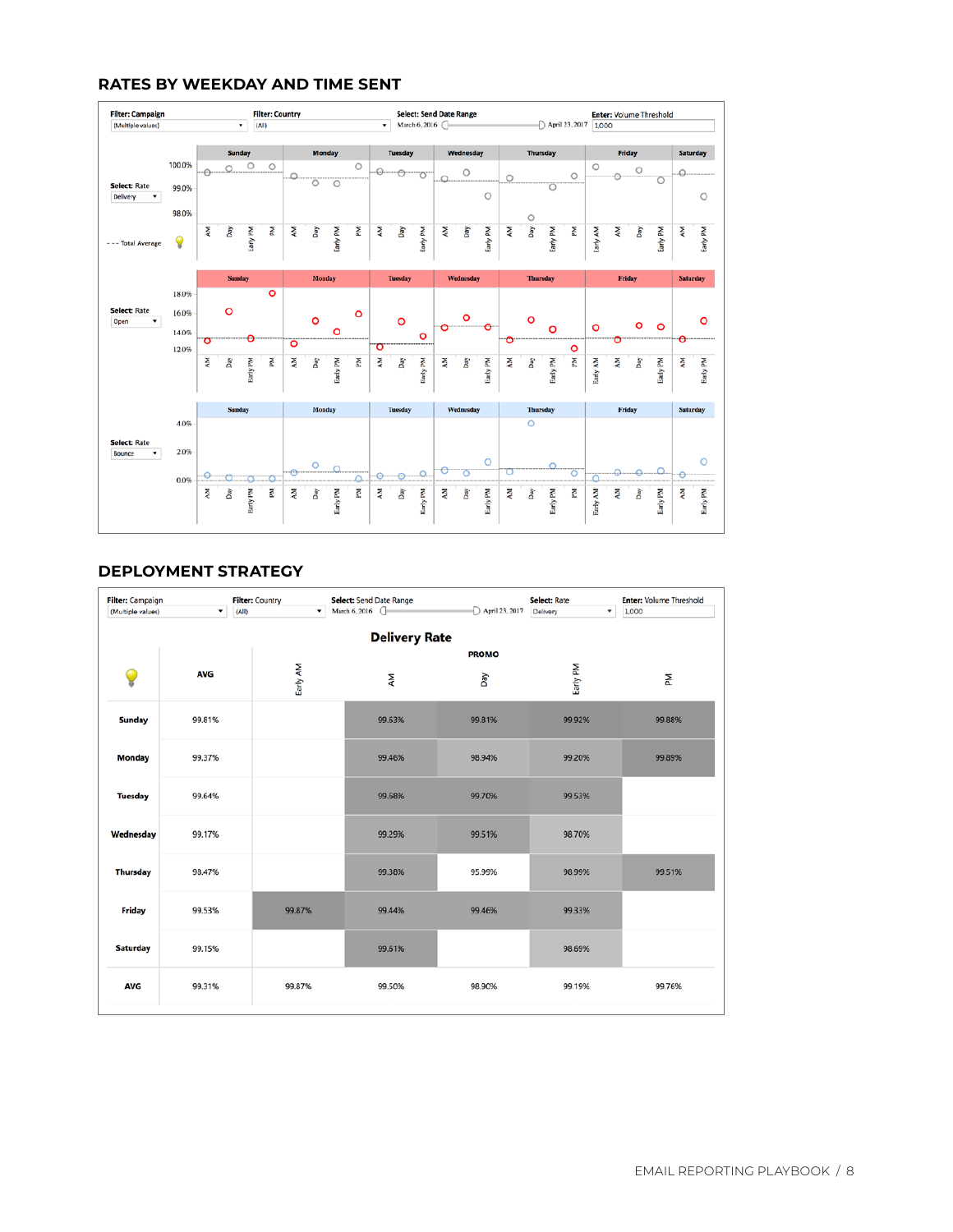Meaningful visuals or dashboards are particularly important for the C-suite. Unlike business analysts, executives usually don't have availability to closely investigate spreadsheets. They need the data that they care about to be represented in a meaningful way in order to come to conclusions and make decisions.

What's more, dashboards are most effective when they can be accessed with real-time data, and drilled down or manipulated on the fly.

The other way to take your email reporting to a premium level is by integrating multiple data sources. Typically, your ESP only collects KPIs on engagement and deliverability—and possibly conversions if you have the ESP configured to do so—but often this is leaving many missing pieces out of the puzzle.

To have the big picture of how your email program is performing, marketers should factor in data that typically lives outside the ESP, such as:

- Recency, Frequency, and Monetary data
- Offline conversions
- Customer lifetime value
- Propensity to buy
- Propensity to defect
- Web activity
- Engagement in social, SMS, apps, and other channels

Is all of this needed to determine how an email performed? Not necessarily, but it may be needed to really determine how effective that email was in the grand scheme of your marketing program.

How do you get there? That leads us to the second major way to take your email reporting to the next level…

"Executives need the data that they care about to be represented in a meaningful way in order to come to conclusions and make decisions."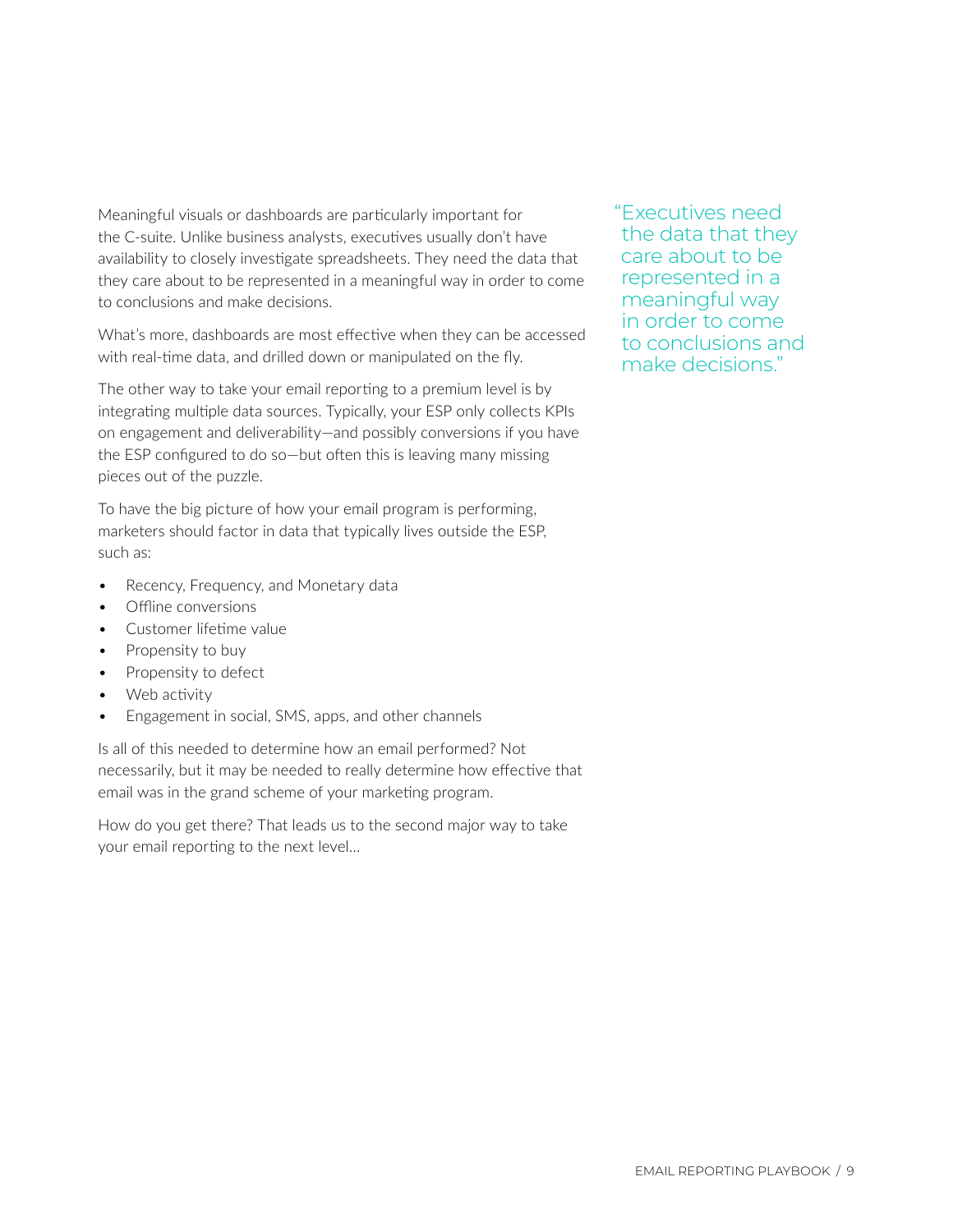# <span id="page-9-0"></span>**EMAIL MARKETING TOOLS**

## There are three categories of tools that marketers can use to create and analyze email reporting.

## **1. Default ESP Reporting**

All email platforms have some level of built-in reporting capabilities. Over the last decade, these capabilities have generally become more robust since this can be a key platform differentiator for many marketing decision makers.

All ESPs offer basic engagement and delivery reporting, both on individual sends and at some aggregate levels. Reports will typically be available on demand as well as able to be scheduled. Depending on the ESP, you may also have access to:

- Campaign-level reporting
- Opens and clicks by device (mobile vs. desktop or specific devices)
- Non-engagement reporting (filtering by "did not click" and "did not open")
- Advanced deliverability reporting (details on inbox placement, complaints by ISP, etc.)



From Salesforce Marketing Cloud to Adobe Campaign to Oracle Eloqua and Responsys, we possess over 300 certifications across a variety of systems. Our expertise is platform-agnostic.

**Visit our [Online Channels](http://www.rrdonnelley.com/marketing-solutions/services/online-channels/) overview to learn more.**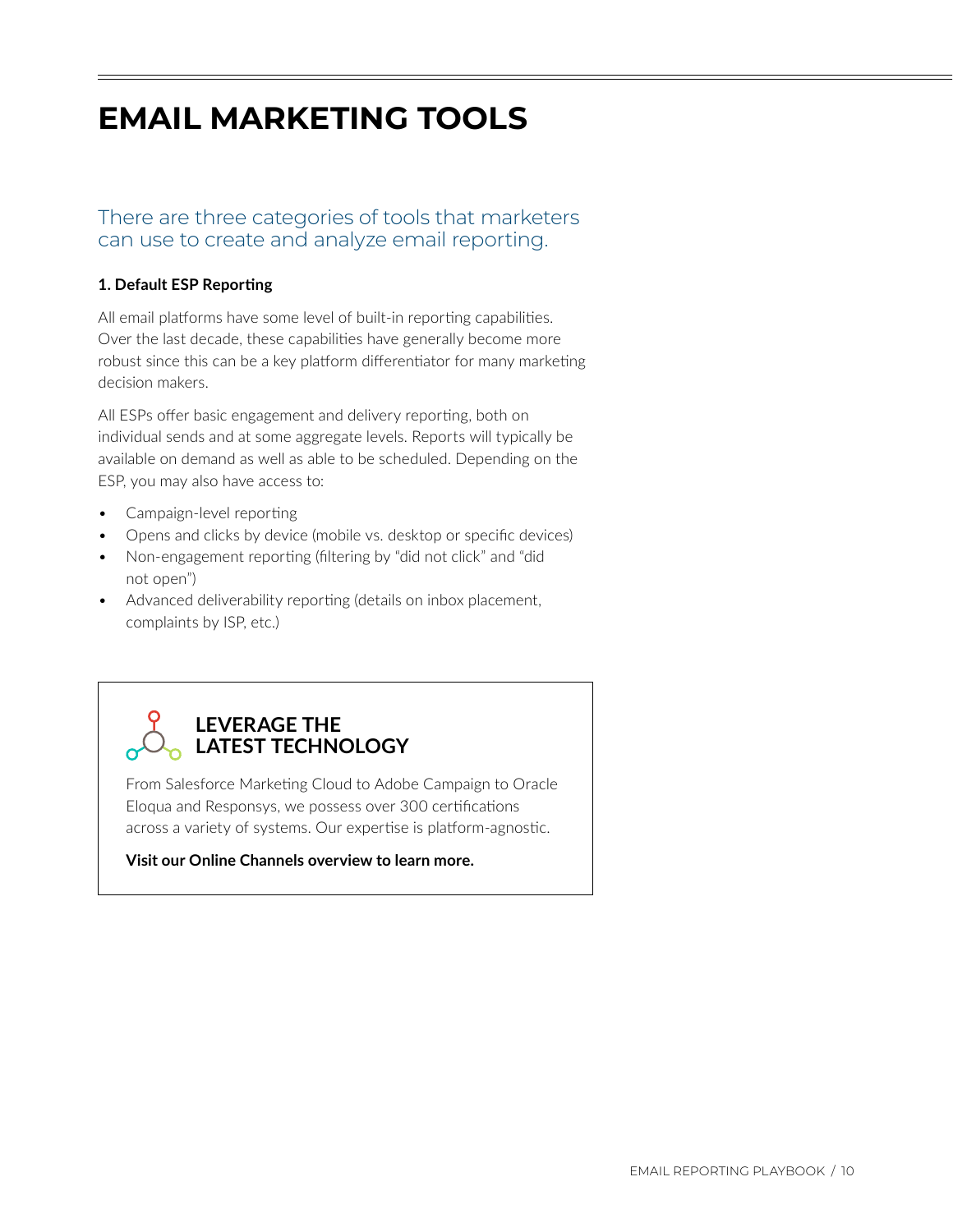### **2. Premium Add-ons or Apps**

Many ESPs now offer add-on reporting enhancements by way of software add-ons, apps, or integrations with partners. These can be very effective when reporting is lacking a few key components, yet a fullblown business intelligence tool would be underutilized.

For example, the Salesforce Marketing Cloud (SFMC) offers two notable reporting add-ons with unique benefits:

**Discover** is a premium reporting upgrade that gives SFMC users access to more robust reporting in these ways:

- The ability to create custom reports, save them, and schedule them
- Drag-and-drop capabilities for creating reports
- The ability to create custom measures. For example, perhaps you want to keep track of the rate of overall conversions compared to clicks. Conversions and clicks are measured by default, but conversions/clicks is not. With Discover, you can create this custom measure and use it in any report.
- Access to "send time attributes" that allow you to track performance based on time intervals. For example, you may determine easily what Send Day of the Week results in the best open rates.
- (green = good, red = bad, etc.). • Custom visualizations—for each report, choose the visualization you prefer, from bar charts to line charts to scatter plots and more. You may also color-code cells within a chart based on specific thresholds

**Inbox Tools** is an advanced deliverability reporting and rendering testing suite of tools, powered by Return Path, a leader in email deliverability expertise. This integration is ideal for marketers who are especially concerned with or wish to monitor deliverability at a granular level. The deliverability reporting tools include:

- Reputation monitoring dashboards that give you information on your Sender Score—which directly affects your ability to get into the inbox—and the ability to research others' Sender Scores
- Detailed inbox placement measurements by campaign; available via Return Path seeding on sends that you choose
- Reporting on what devices are used to view your email; available to the specific device level
- Data on what time and day your emails are most often viewed

Visualization is an extremely powerful aspect of reporting that, when displayed in a meaningful way, makes the data easily digestible.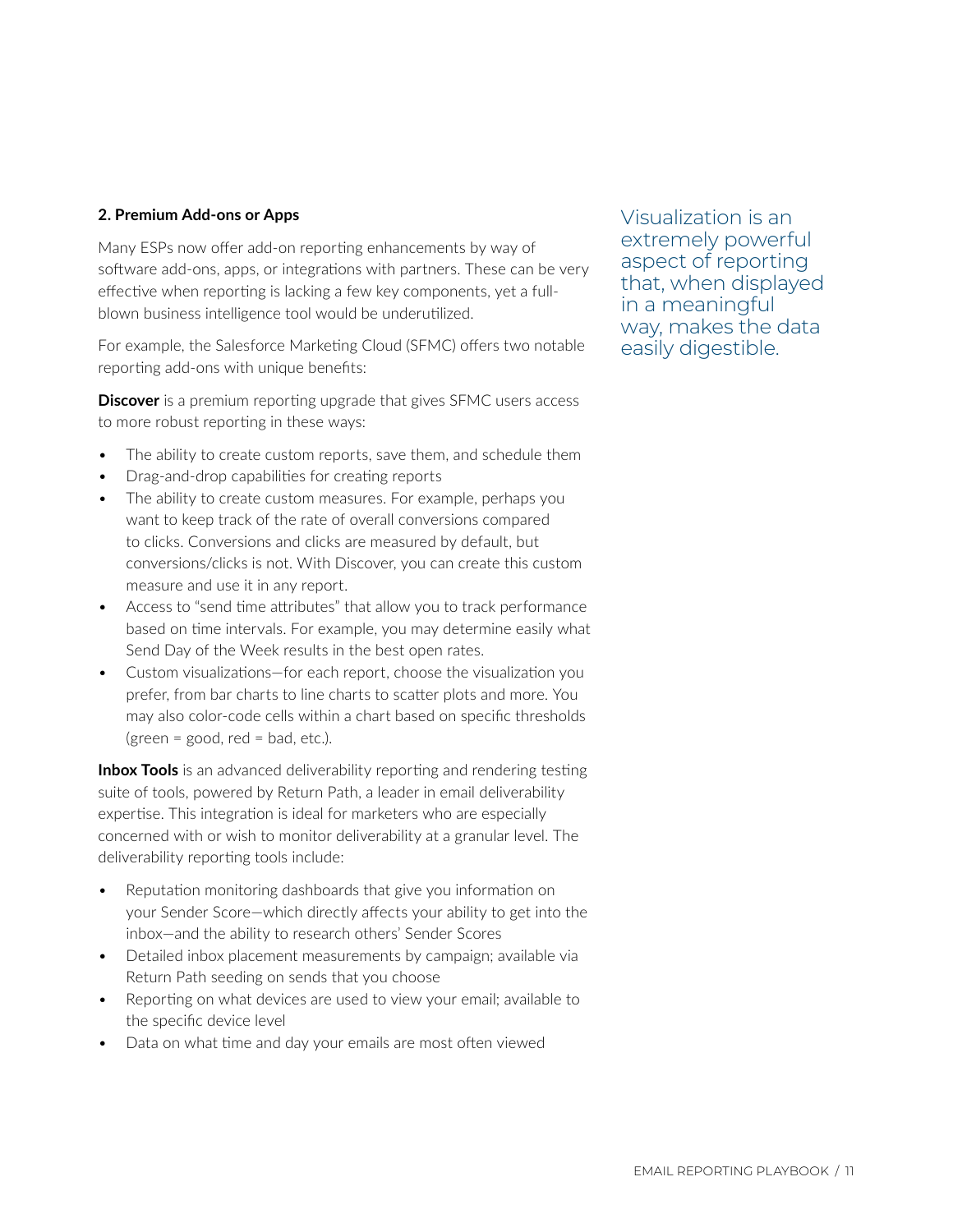#### **3. Business Intelligence (BI) Tools**

ESP reporting functionality—particularly what's available through premium add-ons or integrations—is getting better and better, and in many cases, it may be sufficient for your organization. However, if you want to get a more holistic view of your marketing program, with email as one key part of it, a full business intelligence tool is recommended.

Software packages from Tableau are available in different configurations to meet your requirements. Some of the advantages to these kinds of tools include:

**A flexible data architecture.** These tools can typically accommodate many different data types and integrate with many different data sources.

**The ability to create and share custom dashboards.** These tools often allow users to select which data and what visualizations are most critical and roll them into custom dashboards. These dashboards can then be shared, either in a real-time fashion via web login or in a static fashion via file exports.

**Interactive visualizations.** Business intelligence tools offer the most options in terms of visualizations and typically these visualizations can be modified on the fly or drilled into.

## **EMAIL REPORTING, VISUALIZED**

Through our partnership with Tableau, RRD Marketing Solutions offers a centralized, plug-and-play Email Performance Dashboard that provides the performance of an email and enables users to drill into various campaign details to determine the email quality.

- Campaign **•** Open rate, click rate
- 
- 
- Package **•** Bounce rate
	- Audience Unsubscribe rate
	- **Deployment date •** Opens, clicks, opt-outs

To learn more about our email reporting tool, contact Jason Conley today: [jason.b.conley@rrd.com](mailto:jason.b.conley@rrd.com)

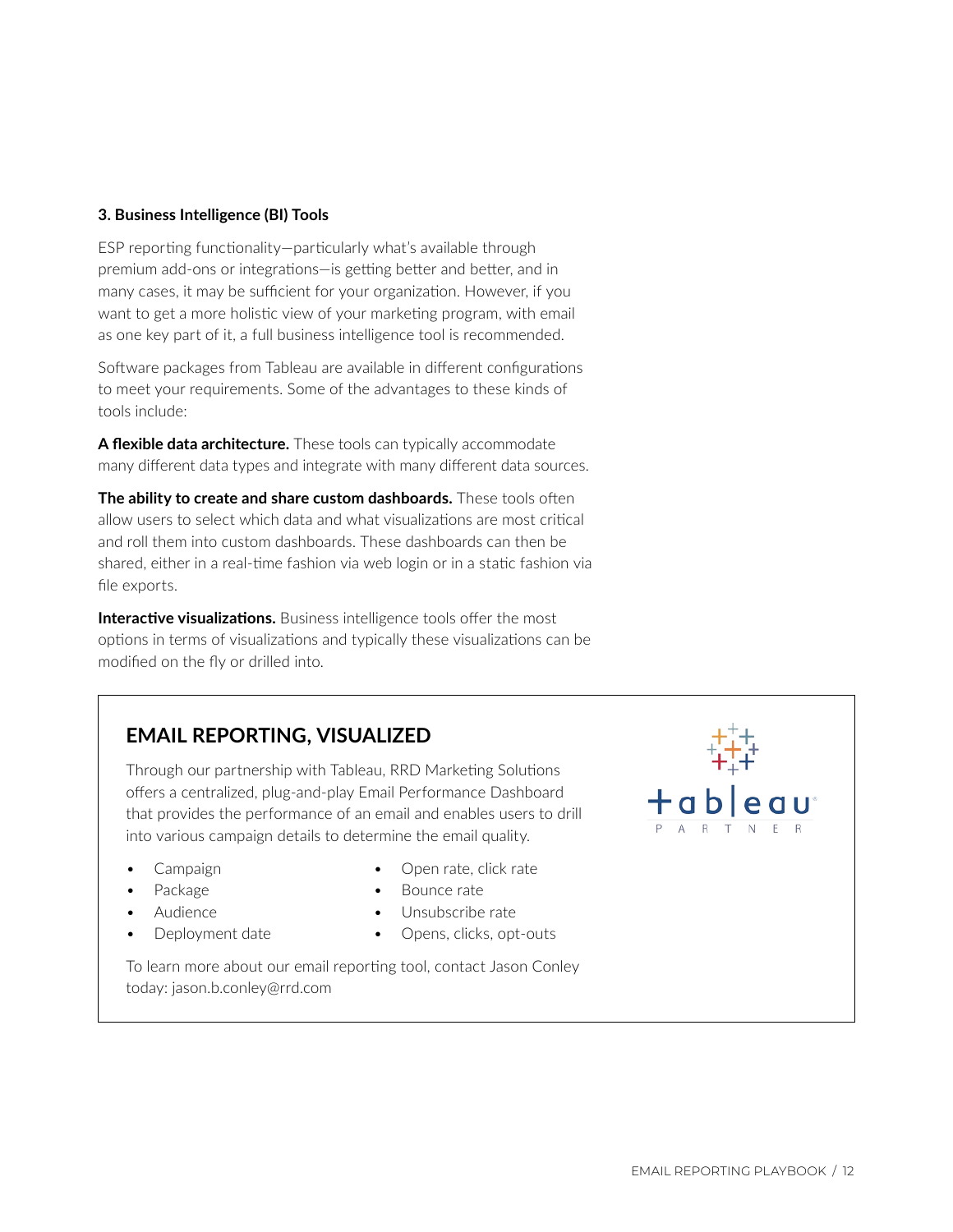## <span id="page-12-0"></span>**NEXT STEPS**

### **1. Make Your Business Case**

In order to get the reporting you really need to make a difference, it may be that you need to make some investments in software, online tools, upgrades, and/or hours. This is where you may need to gain executive buy-in before proceeding.

How do you get that buy-in? One way might be to estimate the value of the testing that reporting allows you to do. The testing and the subsequent delivery of a proven marketing "winner" will certainly come with an ROI that you can estimate.

The more you understand about what's working and what's not, the more you can test. Those tests, when done the right way, will result in better engagement and better sales; in other words, tangible bottom line results.

### **2. Invest Where It Makes Sense**

Do your homework on what tools are available and the pros and cons of each. For software you are considering, it's important to think not just about what it does today, but what's on the roadmap for the near future. And, use what tools you have available to evaluate your program, looking at your past performance as well as industry standards.

## **3. Outline Your Goals**

Next, create some goals that are not only realistic but are also impactful for your business. Everyone wants to improve engagement metrics like opens and clicks, but engagement alone is typically not the end goal.

A more precise goal might be to add more meaningful content to emails over the next six months, which should results in an increase in clickto-open rates by at least 10%. A related goal, stemming from adding meaningful content and links, might be to improve conversions and/or email revenue by a certain percentage.

#### **4. Automate Where You Can**

Whether you are using basic or advanced reporting tools, there should be some level of automation available. Automating reports will not only save you time but will also ensure that reporting stays at top-of-mind. Look into your automation options and consider automating certain reports for the marketing personnel at the execution level as well as other reports for the executive level.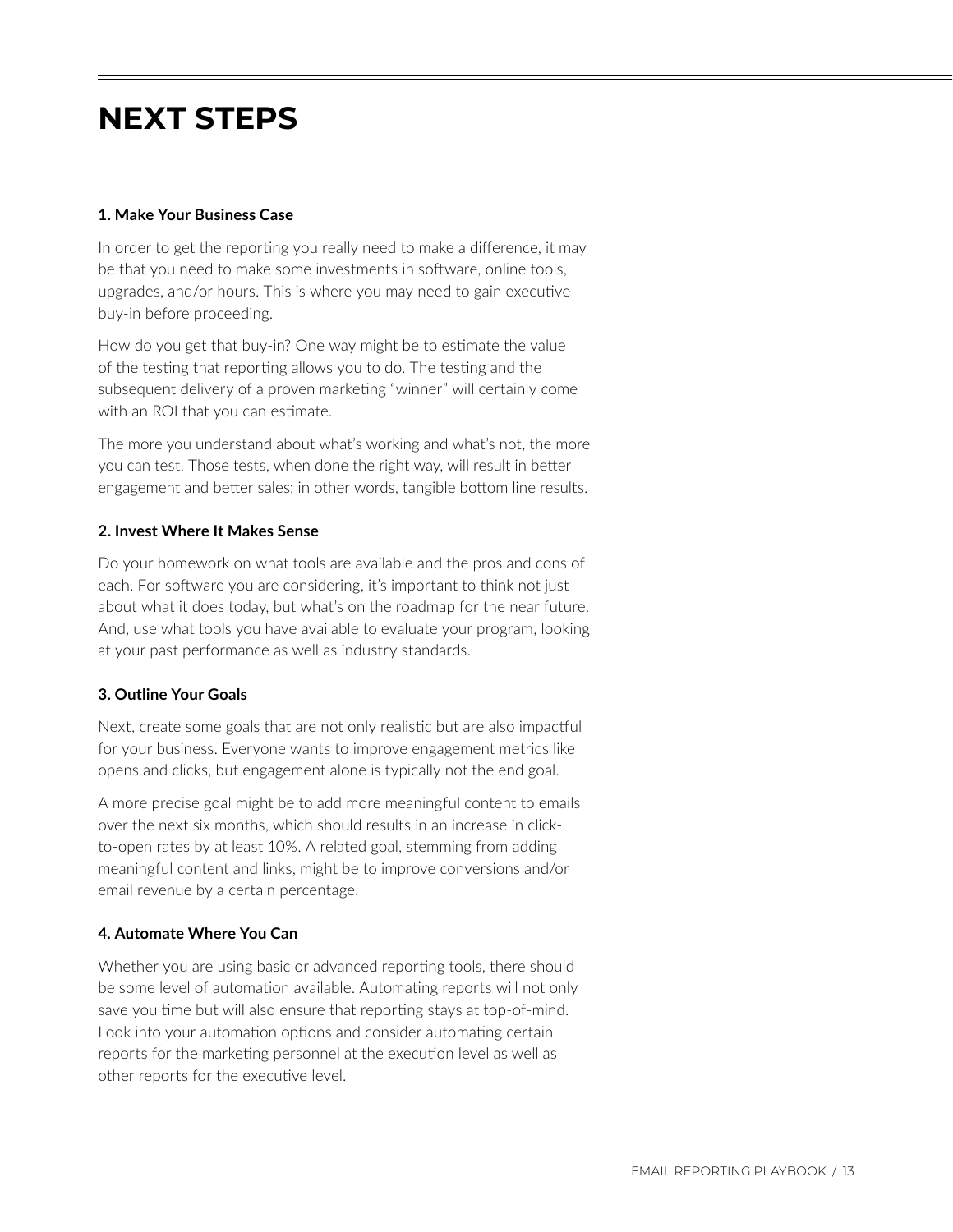### **5. Evaluate, Hypothesize, Test**

It's important to not just review reporting, but to act on it. Look for trends and outliers and bump these up against your send details: audience, content, subject line, time/day of send, etc. From here, you can make hypotheses about what approaches are most effective for your customers.

For example, you might see a spike in conversions around productfocused emails that are sent on Thursdays. This insight gives you the opportunity to test similar types of sends to boost overall conversions.

How do product-focused emails perform on each day of the week? How would other types of emails perform on Thursdays? What audience segment is responding best, and how do we send them even more content that they want? Some good hypotheses should dovetail right into your email test plan.

## Ready to Move Your Email KPIs from Elementary to Actionable?

#### **It's time to talk to a leading customer engagement firm.**

If your company's email reporting efforts are limited and ineffectual at gaining you actionable insights, it might be time to reach out for some support (or maybe just a second opinion).

With over 300 certifications across a variety of systems, our expertise is platform-agnostic. Design, build, deploy, measure—we work within client systems to optimize current technology through improved functionality and system integrations.

Recognized by Forrester Research as a leader in "Analytics and Measurement," we exhibit a proven framework for defining, enabling and deploying successful email marketing initiatives—no matter the marketing automation platform.